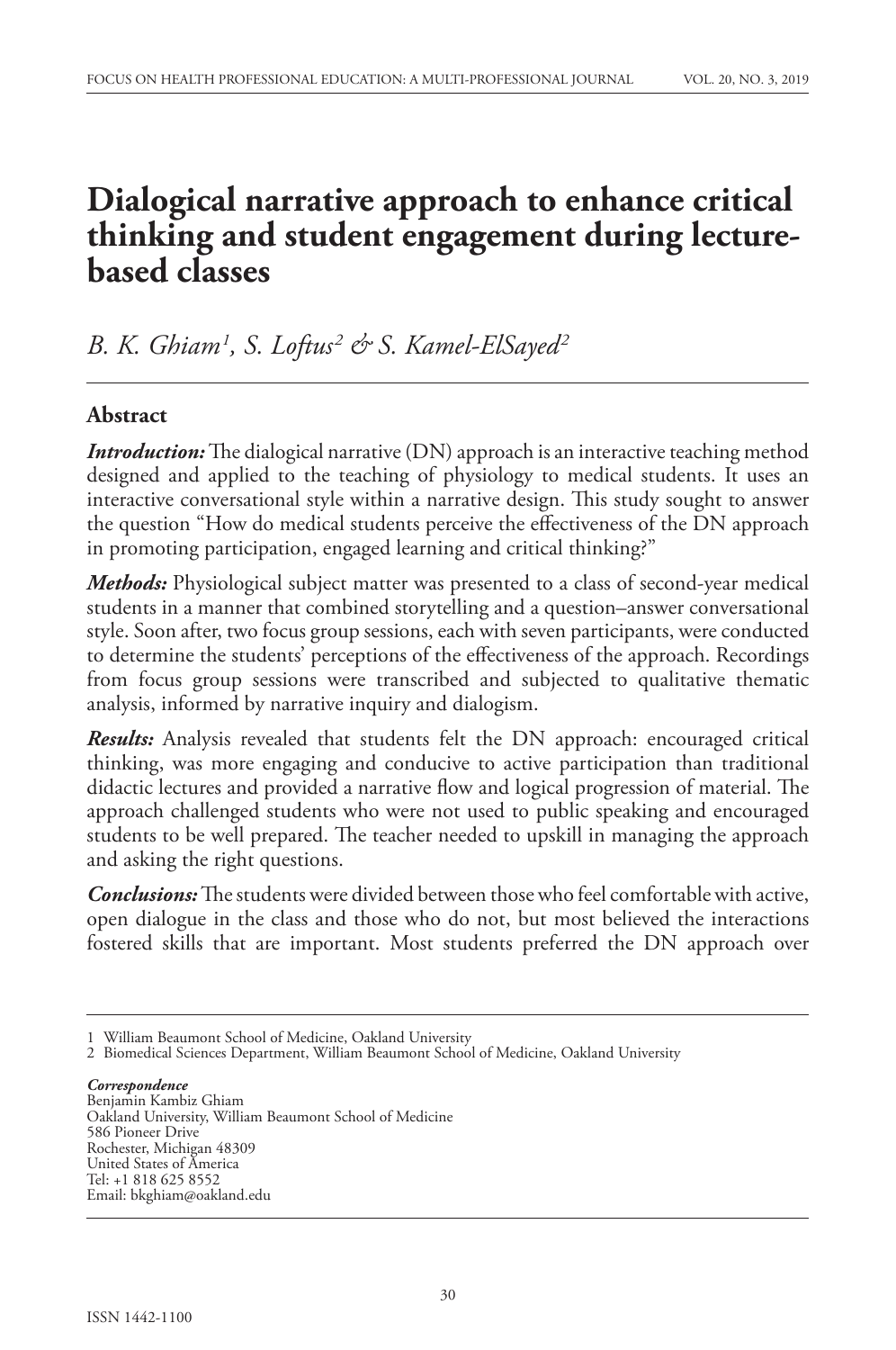traditional lectures. The great strength of the DN approach is the manner in which it integrates practical teaching measures within a sound theoretical framework.

*Keywords:* physiology; dialogism; didactic lecture; narrative; medical education; critical thinking; dialogical narrative.

# **Introduction**

"There are, therefore, real demands on all health professions to educate newcomers so that they are ready both for the practice of today and ready to cope with the practice of tomorrow, even though we cannot be certain what the practice of tomorrow will look like" (Loftus & Huggett, 2019, p. 218).

The practice of medicine is changing rapidly and has been for many years. The rate of change seems to be accelerating. Medical education, therefore, needs to adapt to this change and prepare students so that they can cope with a practice that will be continually changing throughout their working lives, and changing in ways that we cannot always anticipate. We cannot simply present them with up-to-date information in our teaching. We also need to foster their critical thinking skills so that they can judge new information as it becomes available. Despite the shift towards more small group learning in many medical schools, conventional lectures still play an important role today. Conventional didactic lectures may be an effective means of conveying information but do not easily foster critical thinking. In this paper, we describe a modification of the lecture format that aims to go some way to address this issue.

Concern over conventional, lecture-based approaches to medical education is hardly new. In 1899, William Osler (1913), one of the pioneers of modern medical practice and education, claimed that medicine had become so complex that conventional lecturing was inadequate. Osler even suggested abandoning conventional lectures all together. He believed lectures neither encouraged proper qualities in medical students nor promoted a lifelong appreciation for learning. The Flexner (1910) reforms, in North America, did much to improve medical education by insisting on a scientific basis but did little to address the details of pedagogy, and conventional lectures continued to dominate.

Conventional medical curricula still typically involve large group lectures (Long & Lock, 2014). In these settings, the medical students' level of engagement is open to question. Conventional teaching approaches are often conducive to superficial learning, where students are often passively memorising information rather than actively and critically acquiring and understanding knowledge. Lectures often require little or no interaction to find out whether or not the students engage with, and understand, the subject (Coles,1990; Kassebaum, 1989). A lecture-based classroom emphasises learning for individuals but offers little in the way of interpersonal and social learning (Sternberg, Grigorenko, & Zhang, 2008). We believe that incorporating interactive and engaging exercises within lectures can promote active learning. The goal of this project was to develop an approach to interactive and engaging lectures that would be firmly grounded in appropriate theories. In a previous paper (Kamel-ElSayed & Loftus,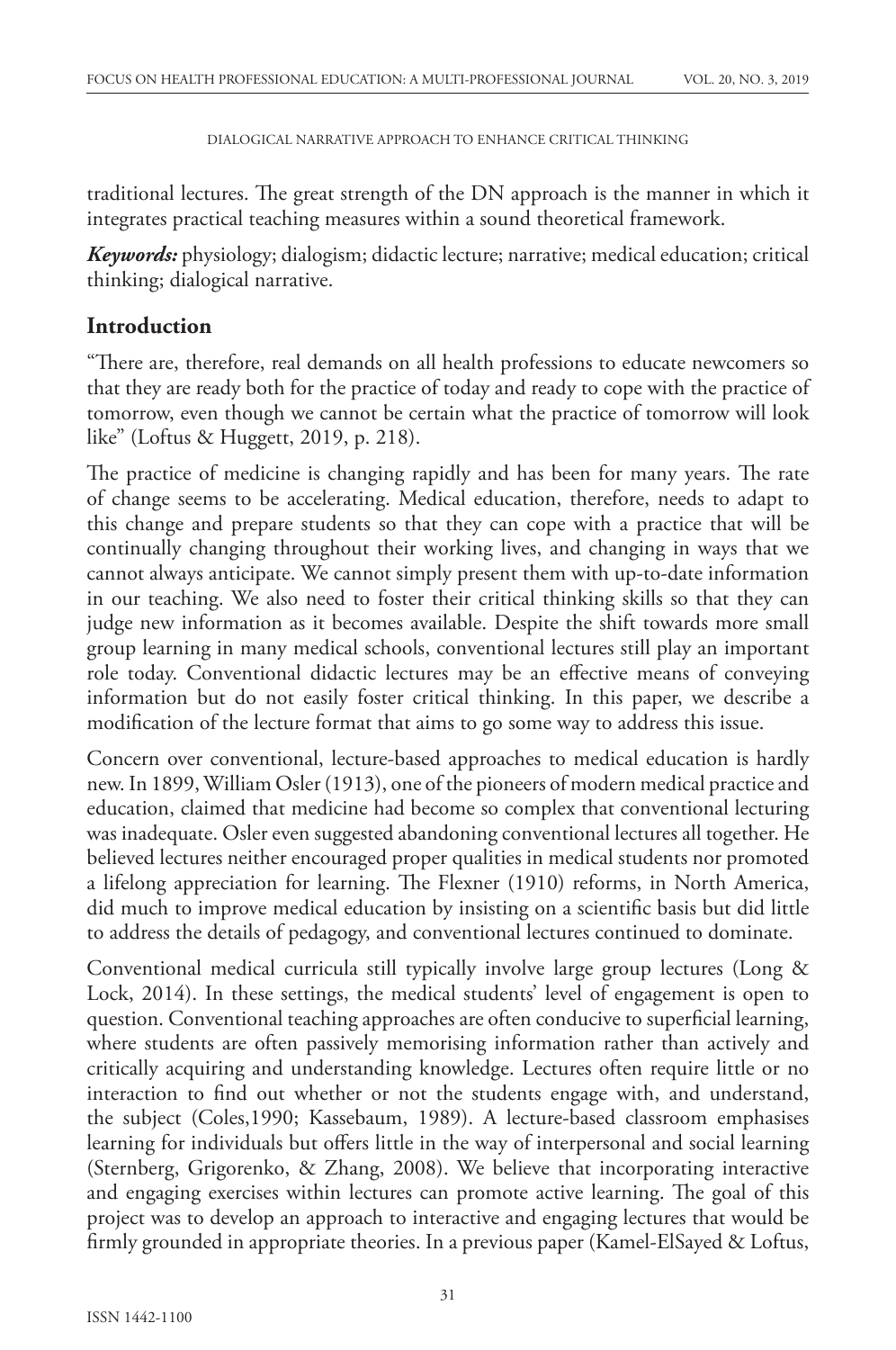2018), we argued in more depth for the combination of the particular theories we use. This argument is briefly recapped here.

The first theory we used was dialogism, based on the work of Bakhtin (2014). Dialogism emphasises the importance of relationships for generating meaning and informs dialogic teaching. Relationships can be between students and the material we want them to learn, and between the teachers and the learners. Another theory we used was narrative medicine and narrative inquiry (Davidhizar & Lonser, 2003; Diekelmann, 2001; Loftus & Greenhalgh, 2010). A narrative approach emphasises the importance of stories and storytelling for human beings to generate meaning. We also made use of threshold concepts (Cousin, 2006). These are the key ideas that students need in order to understand a topic. By focusing on such key ideas, we can avoid the "drinking from a fire hose" phenomenon that many students complain of. Threshold concepts allow a "less is more" approach and encourage participants in the teaching/learning experience to focus on working with the key ideas and "trying them out". We want students to see how these key ideas make up the meaningful stories of the material we want them to learn and to question how robust and meaningful these stories are. These theories are explored in more depth below.

# **Dialogic teaching**

While the theory of dialogism is based on the work of Bakhtin (2014), it can inform an understanding of "dialogic teaching", which can be traced back to Socrates. In dialogic teaching, the teacher's role is to encourage students to question their knowledge and its underlying assumptions. The teacher uses a question and answer dialogue to challenge students and encourage participation, thinking and learning (Fisher, 2007). The teacher not only asks questions to elicit student responses but also encourages students to ask further questions. This leads to discussion and argumentation that can challenge students to think critically rather than passively accept information (Alexander, 2006).

Dialogic teaching involves ongoing discussion between the teacher and students rather than lectures in which only the instructor is active, and this shifts some initiative and power to the students. Through dialogue, teachers can elicit students' perspectives, which allows a teacher to more accurately identify and overcome any misunderstandings (Alexander, 2006; Linell 2007). In the wider education literature, dialogic teaching is seen to enhance students' critical thinking (Frijters, ten Dam, & Rijlaarsdam, 2008; Hajhosseiny, 2012; Slavin, 2006). For example, a 2008 study explored dialogic versus non-dialogic teaching approaches in prevocational secondary education implemented in biology. The results indicated that the dialogic learning condition, compared to the non-dialogic, resulted in a more positive effect on the critical thinking competencies of the students, both in terms of generative fluency of reasoning and quality of value orientation (Frijters et al., 2008). Additionally, the results of a study on university students' critical thinking indicated that dialogic methods improved truth seeking and open-mindedness, as well as social interaction in the classroom, including taking responsibility, interaction and intimacy with the teacher and each other (Hajhosseiny, 2012). Dialogical practices promote an inclusive environment, where students who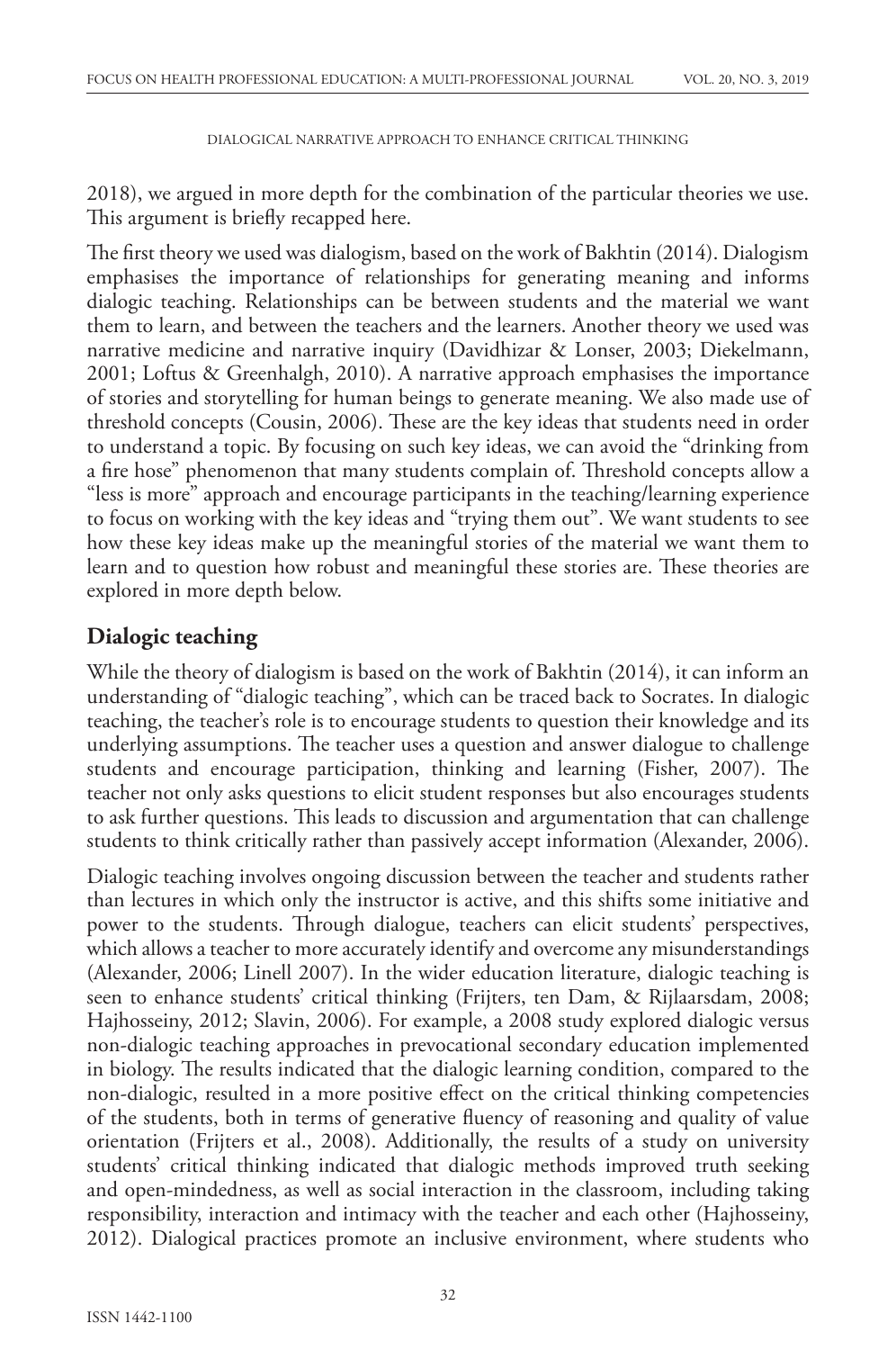normally do not speak in class can gain the confidence to contribute, ultimately nurturing the student's engagement, confidence, independence and responsibility (Alexander, 2006). In our approach, dialogic teaching was also combined with a narrative approach.

# **Narrative teaching**

One of the most effective methods of sharing information is through storytelling. We, as humans, are storytelling creatures. Our stories capture interest and attention, enable recall of details by association and bring facts to life by putting them in meaningful personal scenarios (Davidhizar & Lonser, 2003; Wertsch, 2009). When sharing and transferring information within the field of healthcare, a narrative framework provides rich information, detailing human experience, which promotes empathy and understanding by the listener (Sandelowski, 2000). Employing a narrative approach in teaching practices has the potential to open up students' thinking and allow them to explore subtleties of professional knowing and decision-making. Loftus and Greenhalgh (2010) state that "a narrative approach reminds us to answer all the relevant questions of practice: who, what, why, where, when and how, and not just the how and what of a purely scientific approach" (p. 85).

The use of a narrative framework to present subject material, or storytelling, has been extensively documented as a research-based, innovative alternative for reforming the education of health professionals. It is widely seen as a useful tool in teaching practice within the education programs of several health professions. For example, a narrative approach to nursing education was first researched and analysed by Diekelman (2001). Narrative pedagogy, as an adjunct to course content, focuses on processes such as teaching, interpreting, critically thinking and analysing concepts, ideas and situations. Students have attributed success in testing to being able to associate or recall facts with a story (Davidhizar & Lonser, 2003; Diekelmann, 2001). Brown, Kirkpatrick, Mangum and Avery (2008) explored the narrative approach and its usefulness in education as a way to expand the pedagogical literacy of healthcare educators. Brown et al. stated that the ability to know and connect with students becomes the focus of the learning environment. Using this approach, teachers and students form a partnership and publicly share and interpret their experiences (Brown et al., 2008).

The specific teaching approach we used in this project was to tell the story of a physiological system (the thyroid hormones) during an interactive lecture, making use of the DN approach and threshold concepts, such as homeostasis (Kamel-ElSayed & Loftus, 2018). This study sought to answer the question "How do medical students perceive the effectiveness of the 'dialogical narrative approach' in promoting learning and critical thinking?" We investigated how students perceived the effectiveness of this approach as well as their perceptions of the levels of engagement and participation that the approach encouraged.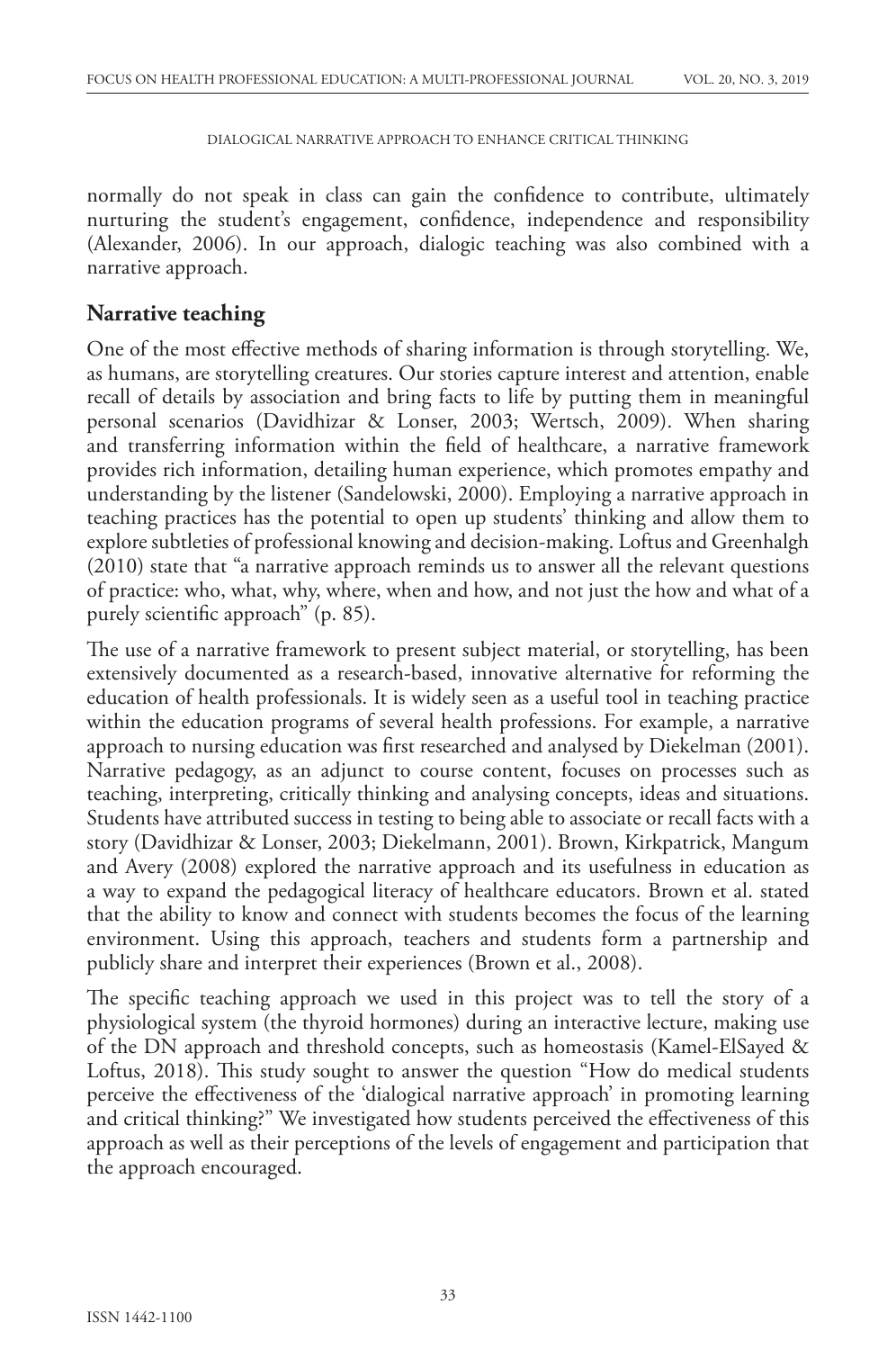# **Methods**

## *Ethical considerations*

Institutional review board (IRB) approval for this study was obtained by Oakland University's IRB [883433-4]. The focus groups were conducted by the medical student researcher (BKG) rather than a teacher so that there was no power relationship to interfere with data gathering.

# *Participants*

The majority of 100 second-year medical students attended a non-mandatory, 50-minute lecture on thyroid physiology, given by one of the authors (SES). They were invited by the student researcher (BKG), via email, to participate in focus groups. There were two focus group sessions, each consisting of seven students and the researcher.

# *Study design*

A lecture using the DN approach was delivered to a class of medical students. The week prior to the lecture, all the students were informed that the lecture on thyroid physiology would be given via the DN approach. Students were provided with PowerPoint slides of the lecture material designed by the teacher (SES) and encouraged to review the material beforehand. The lecture itself was delivered by the teacher using an interactive, narrative approach.

The interactions followed a storytelling format that incorporated simple questions and answers at regular intervals, using a modified version of the PowerPoint slides. Examples of how the theories influenced the lecture and its interactions include the following. An early set of questions asked the narrative questions who, where, what and how. *Who* were the main "characters"? In this instance, they were the T3 and T4 hormones. *Where* was the action occurring? The important location was the follicular cells of the thyroid gland. *What* was happening and *how?* The students were prompted to provide many of the details, including thyroid stimulating hormone receptors, mechanisms of action and functions such as iodine trapping and the iodination of the hormones and their transport through follicular cells and to the circulatory system. The final part of the lecture was devoted to clinical conditions and emphasised the importance of negative feedback and homeostasis, a threshold concept, in a discussion of iodine deficiency. The students were encouraged to comment on and build upon the answers of other students. Following the session, the focus groups were conducted to evaluate the learners' perceptions.

# *Data collection*

Two focus group sessions, consisting of seven students each, were conducted within small group meeting rooms at Oakland University a few days after the lecture. A student-facilitator (BKG) led the focus group sessions. Discussion questions to assist in facilitating the focus groups included:

1. How was this lecture different to previous lectures you've attended?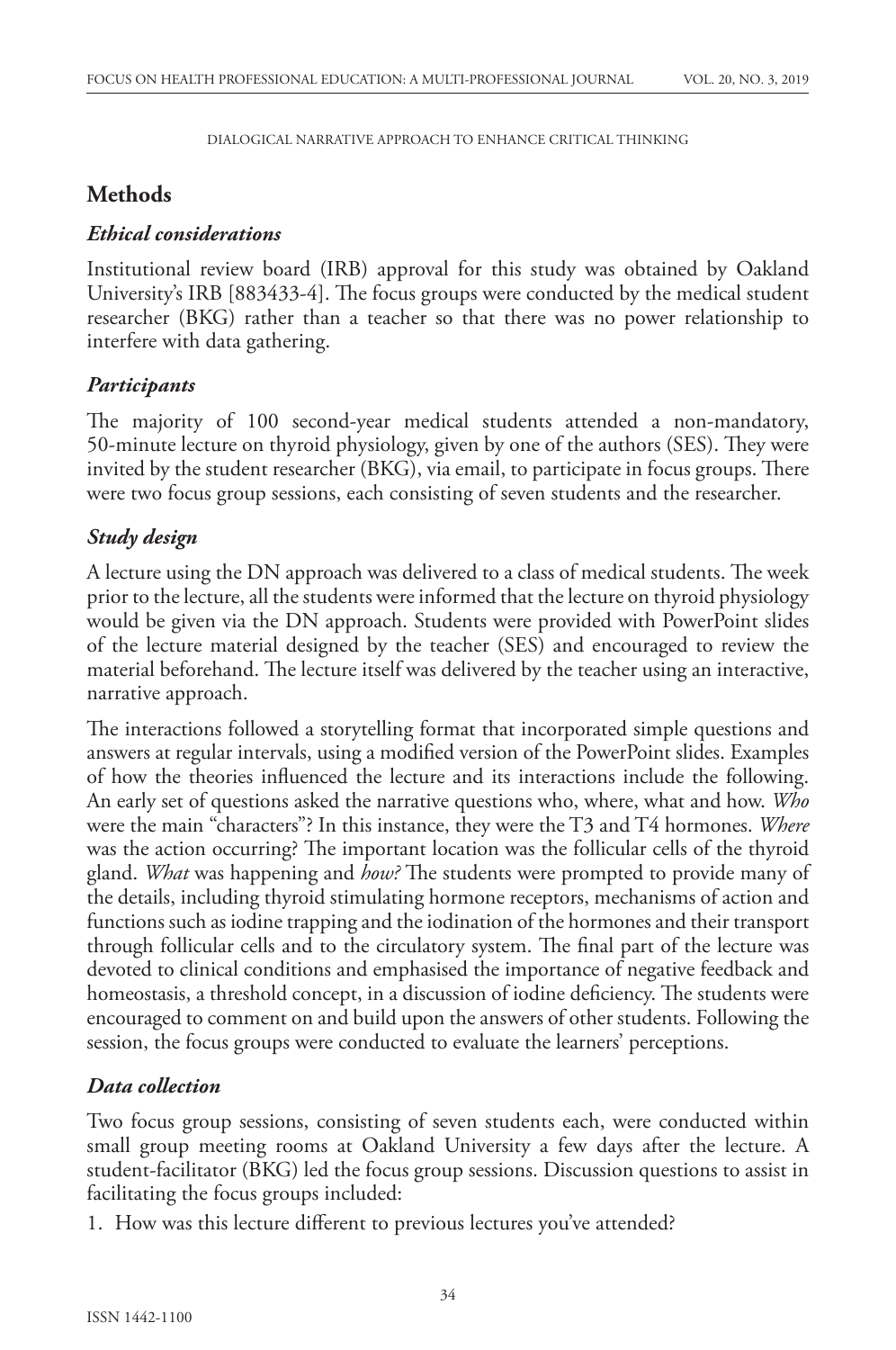- 2. In what ways did this lecture alter your thinking process?
- 3. How did this lecture alter your understanding of this concept?
- 4. Did this lecture leave you with a deeper understanding of the material?
- 5. In what ways did this method allow you to integrate basic and clinical sciences?

The sessions were audio recorded and transcribed by BKG with participants deidentified.

# *Data analysis*

Thematic analysis of the data was performed by BKG, SL and SES. This involved immersion in the data, requiring repeated reading and rereading of the transcripts. Careful attention was paid to ways in which the overall research question was answered in addition to other insights that emerged.

# *Validity and rigor*

All three researchers read the transcripts separately and, only then, met to compare and discuss findings. There was consistent agreement between the researchers on the themes that emerged. Any differences were resolved by careful rereading of the transcripts.

# **Results and analysis**

The focus group participants were all volunteers from the second-year class that had just received the lecture. The participants were self-selected; therefore, it is not possible to state how representative they were of the class. Thematic analysis of the two focus group sessions highlighted both positive and negative attributes. The main positive attributes were:

- enhancement of critical thinking
- enhancement of engagement
- narrative flow.

The main negative attributes were:

- being prepared
- nature of questions
- comfort with active participation.

The themes are discussed in the following text, and representative quotes are provided for each theme in Table 1.

# *Positive themes*

The capacity for the DN approach to enhance critical thinking was borne out by the participants' comments. Participants explained that because their peers were explaining concepts and answering questions, they had a greater sense of skepticism towards their answers as compared to explanations from the teacher. They were more inclined to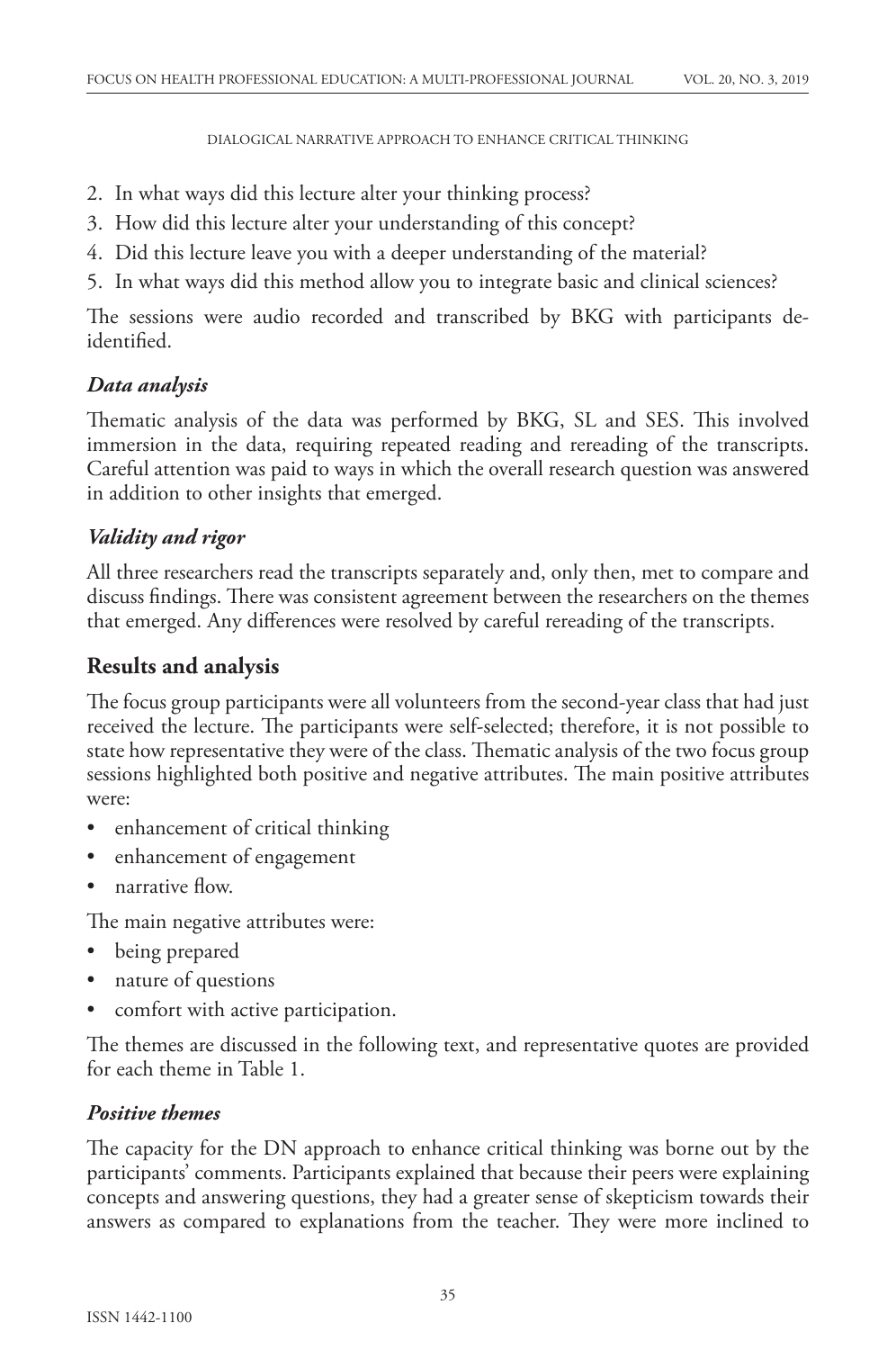### Table 1 *Themes and Comments from Focus Group Sessions*

| Enhancement of<br>critical thinking | It gets you listening and thinking in a way that you're not used to. It makes you question what<br>other people are saying, which is a good thing. We should be questioning what our colleagues<br>say; we should be verifying everything we hear. Because if you identify gaps in yours or your<br>colleague's knowledge, both parties will learn and benefit greatly. (S1)                                                                                                                                                                                                                                                                                                             |
|-------------------------------------|------------------------------------------------------------------------------------------------------------------------------------------------------------------------------------------------------------------------------------------------------------------------------------------------------------------------------------------------------------------------------------------------------------------------------------------------------------------------------------------------------------------------------------------------------------------------------------------------------------------------------------------------------------------------------------------|
|                                     | I wasn't necessarily thinking differently, I was thinking critically about what everyone else was<br>saying because you had to synthesise what you had read and what you knew and the info, and<br>what other people were saying; whereas when a prof usually talks, I take that as the bible. I take<br>it as "that is correct". When a student is presenting it, I begin to question it and wonder if it's<br>correct. (S2)                                                                                                                                                                                                                                                            |
|                                     | I really enjoyed when students were explaining concepts in class. I think there may still be a<br>sense of suspicion and "Is that right?" but I also think it made me follow along with my notes,<br>and the double checking really helped me learn the material. (S3)                                                                                                                                                                                                                                                                                                                                                                                                                   |
| Enhancement of<br>engagement        | I think engaging is the best way to describe this, compared to other lectures. It's a lot easier to<br>pay attention and follow because of the interactive atmosphere. There's other people talking for<br>once, allows you to stay interested in the topic. (S3)                                                                                                                                                                                                                                                                                                                                                                                                                        |
|                                     | Personally, I liked it when there was a change, or disruption, in the class in which a new voice<br>began to explain concepts. It got me engaged and focused on what material was being covered.<br>And I also found it helpful when students may have made a mistake when explaining these<br>concepts, because then when the instructor identified and explained the mistake, I felt that I had<br>understood and retained that information better. Unfortunately, it doesn't help when a student<br>may say something that I think may be wrong, and it doesn't get addressed, but I like having the<br>different perspective. It forces me to engage and question the material. (S4) |
|                                     | I'm always really frustrated with class when it's just one professor talking for 50 minutes, and<br>you can tell that no one is paying attention. The classes I remember the best, and the ones that<br>really stand out, are the ones that were more engaging. It's conversational; it's active; and it's<br>engaging. Those are the kinds of qualities that really promote active learning, and I think that no<br>matter what your learning style is, whether it's visual or auditory, the more engaging and active<br>a process is, the more questions that are asked, the more it makes you think and the better you<br>will remember it. (S1)                                      |
|                                     | I enjoyed this one in the sense that it was very engaging, a lot of the students talking. Students<br>who have never spoke before volunteered and spoke up. I felt that it was really back and forth<br>and engaging. (S5)                                                                                                                                                                                                                                                                                                                                                                                                                                                               |
|                                     | The interactive quality of the lecture really forced me to stay engaged because I could have<br>spoken at any moment.                                                                                                                                                                                                                                                                                                                                                                                                                                                                                                                                                                    |
| Narrative flow                      | It was also easier to follow along as we were going from slide to slide because we weren't<br>changing topics. There wasn't this huge break or harsh turnaround. It was a logical progression<br>through the ideas that really helped you get a 3000-foot view of the big topics, and then we delve<br>into the details of the topic. (S3)                                                                                                                                                                                                                                                                                                                                               |
|                                     | I had a pretty good idea of the big concepts coming into this lecture, but I think because it<br>was this narrative, it helped me fill in all the details that I may have missed the first round<br>through. I felt that the narrative approach of discussing thyroid physiology from start to finish<br>in the chronology of its release, regulation and physiological effects really helped condense the<br>material. I also think that this sort of material is usually presented in this way, and it should be.<br>It helped me understand it wholly, from start to finish. (S5)                                                                                                     |
|                                     | I really like the organisation of this lecture, I felt that it made sense in its chronology, going<br>through it step by step. It made sense, and it was easy to follow. (S7)                                                                                                                                                                                                                                                                                                                                                                                                                                                                                                            |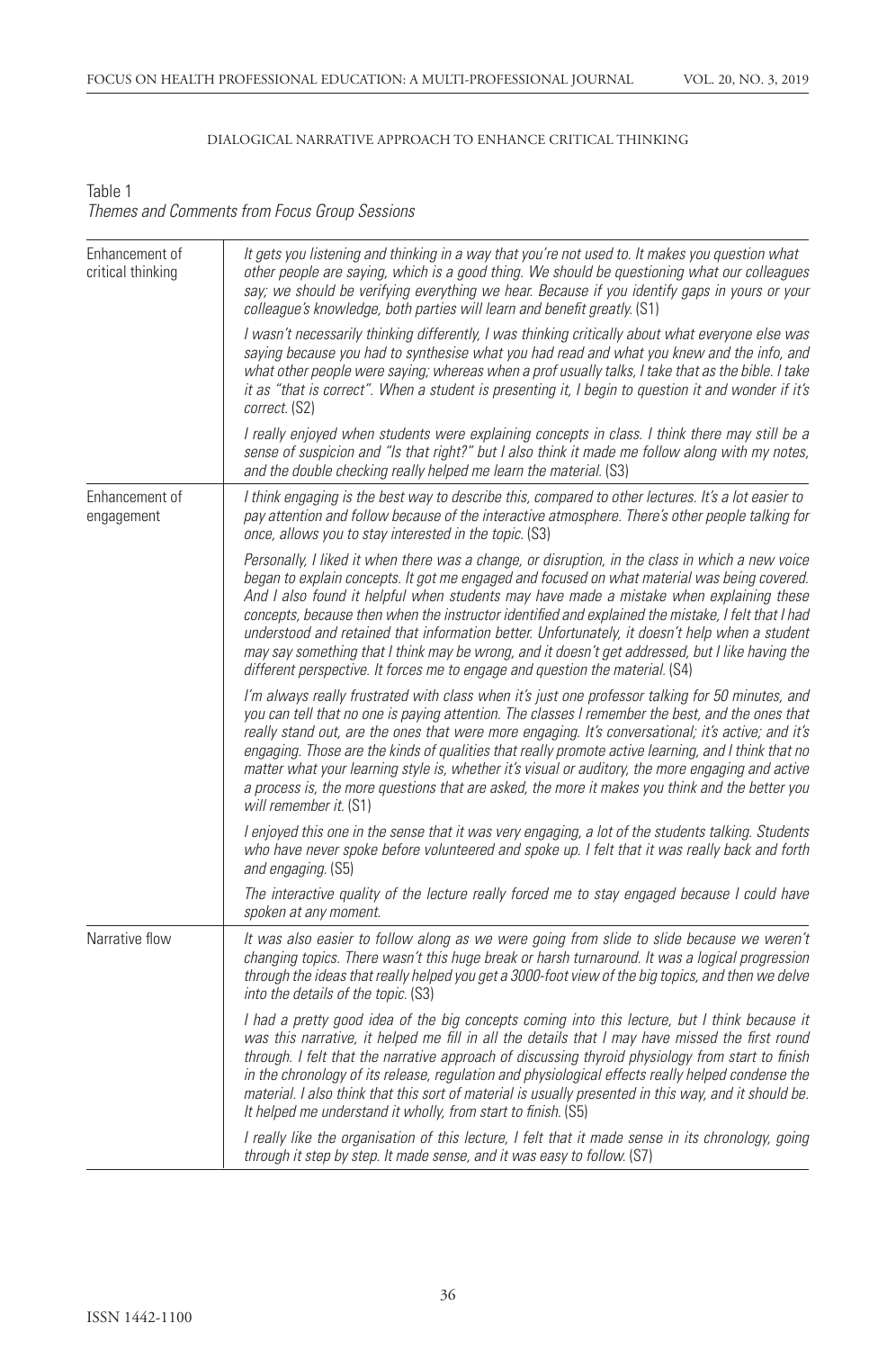Table 1 *Themes and Comments from Focus Group Sessions (contd.)*

| Being prepared                       | I think it's great if you're prepared and if you got a chance to read up on it, but if not, it can be<br>really terrifying. (S1)                                                                                                                                                                                                                                                                                                                                                                                                                                                                                                                                                                                                                                                                                                                                                                                                                                                               |
|--------------------------------------|------------------------------------------------------------------------------------------------------------------------------------------------------------------------------------------------------------------------------------------------------------------------------------------------------------------------------------------------------------------------------------------------------------------------------------------------------------------------------------------------------------------------------------------------------------------------------------------------------------------------------------------------------------------------------------------------------------------------------------------------------------------------------------------------------------------------------------------------------------------------------------------------------------------------------------------------------------------------------------------------|
|                                      | I would like this method more for later review sessions. I don't want to learn my primary material<br>through question and answer. This format really only benefits those who are prepared. (S3)                                                                                                                                                                                                                                                                                                                                                                                                                                                                                                                                                                                                                                                                                                                                                                                               |
| Nature of questions                  | I think the question and answer format works really well. I just think that you have to do it<br>in a way where it flows well and it's not choppy and fragmented. I feel like you should ask<br>questions that are clear and quick, one word maybe. If you ask a question that requires a<br>4-minute response, you lose the flow of the lecture, and you're going to get people that fall in<br>and out of paying attention. There was a moment when one student was asked to explain a quick<br>mechanism, and she did it in less than a minute, and I thought that was really helpful and did<br>not disrupt the flow of the lecture. And if you had a fill-in-the-blank-style question, it could be<br>answered quicker from the class without even requiring a hand to be raised. Students can just<br>yell out the answer, and that can promote the participation of a lot more people by relieving the<br>anxiety students may feel from answering bigger more-detailed questions. (S5) |
| Comfort with<br>active participation | I don't think it's appropriate to call on people in a class this big. I think it would be really great<br>and more appropriate if it was a smaller class. It puts people too much on the spot. I don't think<br><i>it's fair.</i> (S1)                                                                                                                                                                                                                                                                                                                                                                                                                                                                                                                                                                                                                                                                                                                                                         |
|                                      | I think that the challenge here is that sometimes you have to sacrifice some student's comfort to<br>push them into an area where they are uncomfortable for them to learn. (S3)                                                                                                                                                                                                                                                                                                                                                                                                                                                                                                                                                                                                                                                                                                                                                                                                               |
|                                      | Speaking as a student who hates speaking in front of the class, it is a terrifying moment, and it's<br>a very high level of anxiety sometimes.  I understand how it would benefit if more people were<br>speaking, but it's one of those things that's a comfort level, and you really don't want to mess up.<br>(S4)                                                                                                                                                                                                                                                                                                                                                                                                                                                                                                                                                                                                                                                                          |
|                                      | It's okay that you failed this time, and this will make you stronger as you progress through your<br>career, because as professional physicians, we are going to have to speak in front of people all<br>the time. So build those skills now while the stakes are very low. (S6)                                                                                                                                                                                                                                                                                                                                                                                                                                                                                                                                                                                                                                                                                                               |
|                                      | I know from personal experience that this is a safe environment. I'm taking every opportunity to<br>fail now because I know that I will do things wrong.  There will be no repercussions for what<br>I fail at now, but in the future, there will be. So I want to make the mistakes now. (S7)                                                                                                                                                                                                                                                                                                                                                                                                                                                                                                                                                                                                                                                                                                 |

simply accept information from a teacher who is seen as an authority, whereas a fellow student might have misunderstood an idea. This prompted students to be more critical and to question what other students said. Occasionally, students did make errors, and this allowed the teacher (and other students) to correct misconceptions. Participants also expressed an increased level of engagement and participation. A range of voices in addition to that of the teacher gained their attention. The opportunity to critique and judge the understanding, or misunderstanding, of peers was, in itself, engaging. There was also the chance that anyone could have been called on to answer a question, which encouraged full attention. Participants remarked positively on the flow of the lecture, stating that the narrative framework of the content allowed them to better follow the material. The progression of ideas and how they fitted together was more obvious.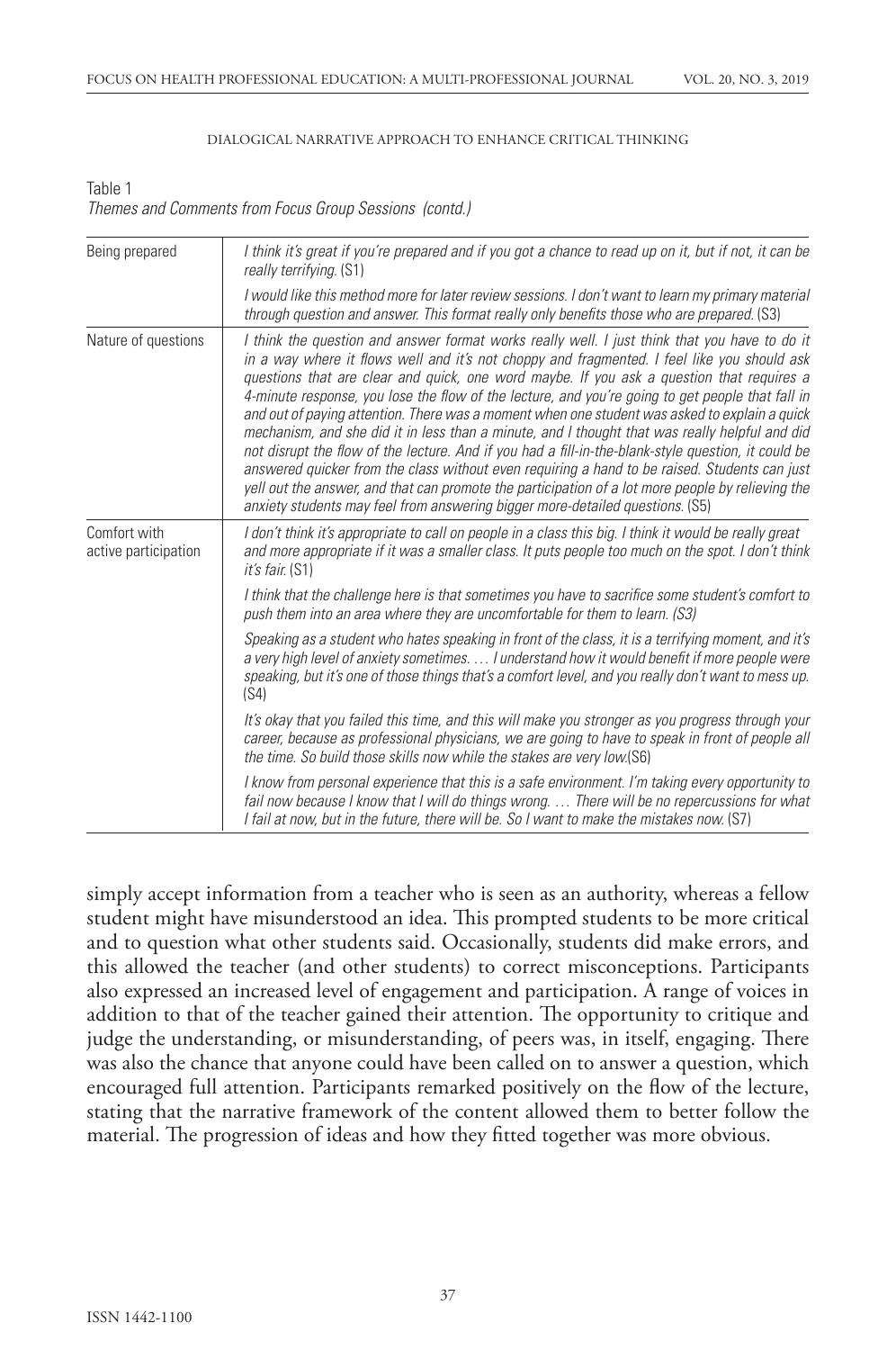### *Negative themes*

Some participants expressed more negative views of the DN approach. There was a realisation that they had to come well prepared if they were to gain the benefit of this teaching approach. Some felt that this approach would be better if used later in the course to help them review material. There were also comments on the questions posed during the lecture. Some participants felt that the questions were too broad and vague and that more precise questions with a narrower range of possible answers would be better—they felt questions that required long answers could disrupt the flow of the class. Lastly, there were some who generally felt comfortable actively participating and engaging in dialogue and some who did not. Some participants did not like to speak in front of a large crowd and admitted to high levels of anxiety when called upon to answer, however others noted that the class was a safe environment where it was acceptable to make mistakes and that learning to speak before an audience is a skill that medical students need to develop.

## **Discussion**

The responses of the participants to the research question suggest that the DN approach promises to improve lectures by engaging students more deeply in teaching sessions. Students paid close attention especially when their peers were speaking and were particularly sensitive to possible errors. This suggests that the approach can foster critical thinking, which was one of the goals of the approach. If this approach was a regular feature of many lectures, then it can be argued that this would foster a lot more critical thinking throughout the curriculum and could encourage medical students to be better critical thinkers from an early stage. There is a growing recognition that critical thinking is a key aspect of clinical reasoning, and therefore, this skill should be developed as soon as possible (Croskerry, Cosby, Graber, & Singh, 2017).

Because students had to articulate their understanding, it became apparent when there were misunderstandings. Other students, or the teacher, were able to point out these misunderstandings and provide a corrected view. These kinds of interactions reinforce an approach informed by threshold theory, where it is recognised that some important ideas can be troublesome to learn (Cousin, 2006). Students need a safe opportunity to articulate what their misunderstandings might be and have them corrected. Threshold concept theory also recognises that particularly troublesome ideas might take some time to understand, and there is a need for a "liminal" space in the curriculum where students have the opportunity to grapple with these ideas. Lectures using a DN approach can provide some of that liminal space.

The question arises as to the relationship between the DN approach and the flipped classroom. The DN approach has much in common with the flipped classroom approach. The students are required to come prepared and are expected to be active and use the information they learn beforehand. The DN approach could be seen as a pedagogical tool for peer learning that can be used to improve a flipped class. Some of the students in the study did not like the interactivity of the DN approach, and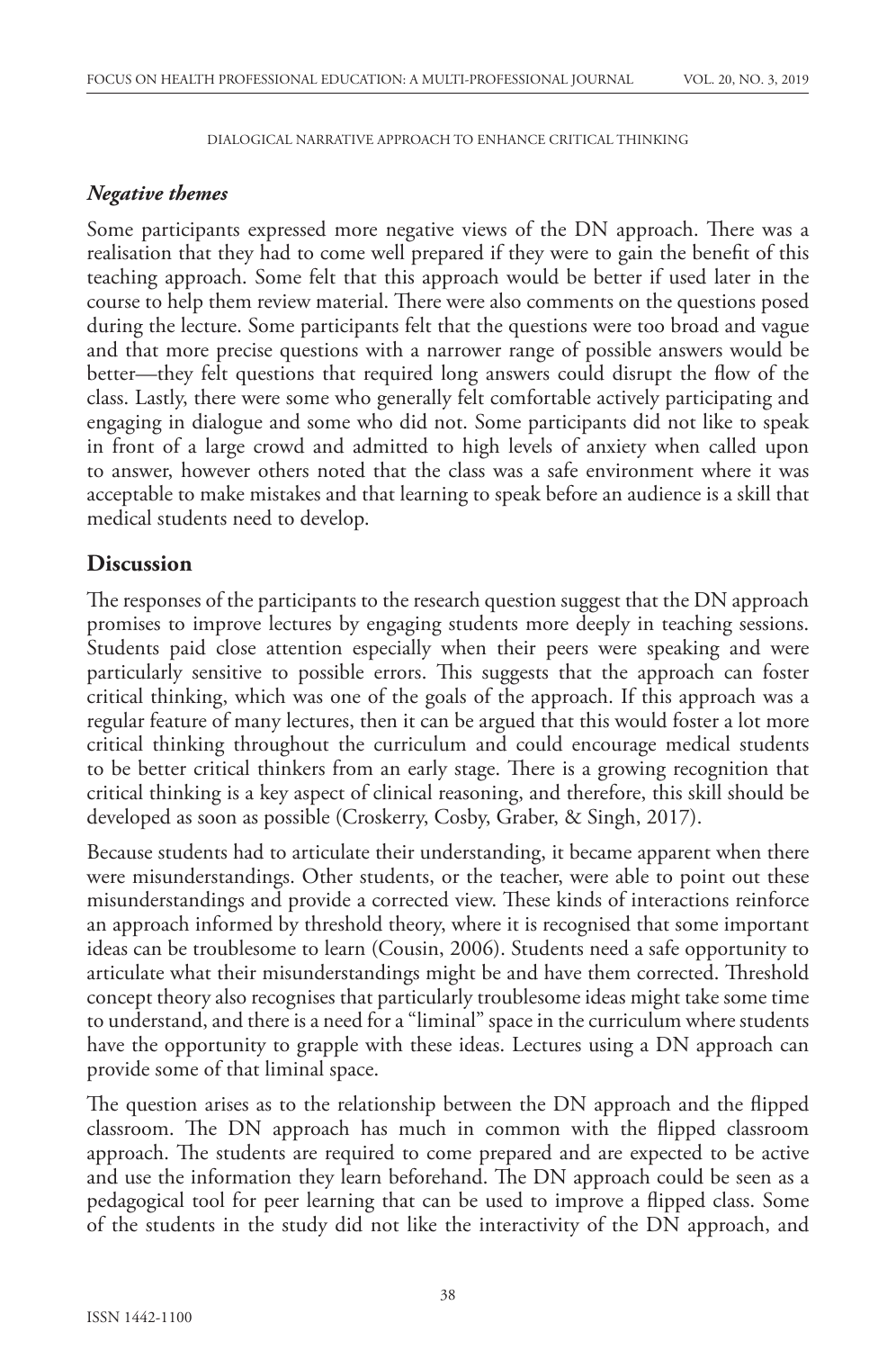many students do not like the flipped classroom. One viewpoint is that this is due to unfamiliarity with these peer learning methods and that if the DN approach and the flipped classroom were frequent, and regular, parts of the curriculum then they might be more acceptable. In other words, there needs to be an educational culture where this approach to teaching and learning is accepted as part of the mainstream. Another viewpoint is that there are many learners who are happier with more traditional didactic approaches where they do not have to speak and interact as much with their peers and their teachers. It may be that we need a more sophisticated combination of approaches to accommodate different learning styles.

The question arises about the implications of the DN approach for assessment. One answer is that, as with all pedagogy, there must be constructive alignment between the aims and objectives, the assessments and the pedagogical activities that seek to fulfil those aims and objectives (Biggs, 1996). The DN approach is one pedagogical activity that can be used, especially if some critical thinking is required in addition to factual recall and comprehension. However, it will not be appreciated by students if they know that critical thinking will not feature in the assessment in some way. Therefore, teachers wishing to make extensive use of the DN approach will need to ensure that the assessment will demand some critical thinking from the students and that the students are well aware of this.

Another issue is whether the components of the DN approach can be split apart and evaluated separately. In other words, to what extent is the effectiveness of the method attributable to dialogic teaching and how much is attributable to narrative, the topic or the teacher? This is an extremely difficult question to answer, especially in the context of a medical school setting. This is the kind of issue that has puzzled medical educators for years, exemplified in the long debate about the effectiveness of a student-centered problem-based learning curriculum in comparison with a more traditional curriculum (Christenson, Loftus, & Gwin, 2019; Loftus & Higgs, 2005). The conventional experimental approach to investigating this question would seek to provide one cohort with an intervention and use another cohort as a control group. The effectiveness of the intervention would then be measured when students do an assessment.

Such questions assume that medical students are like rats in mazes and can be subjected to straightforward educational experiments. These questions fail to recognise that medical students are bright, highly motivated and mostly do well on assessments, no matter how good or bad the interventions are. Once it is clear that an intervention does help students learn, it may be better to ask ourselves, "How does this intervention prepare students for the realities of practice?" If we believe that critical thinking is important for practice, then what pedagogies are available to promote this? The DN approach does seem to encourage critical thinking, and it should be part of the armamentarium of teachers. It may be possible to do a long-term research project, over some years, and ask junior practitioners to reflect back on their education and tell us what pedagogies they believe prepared them well.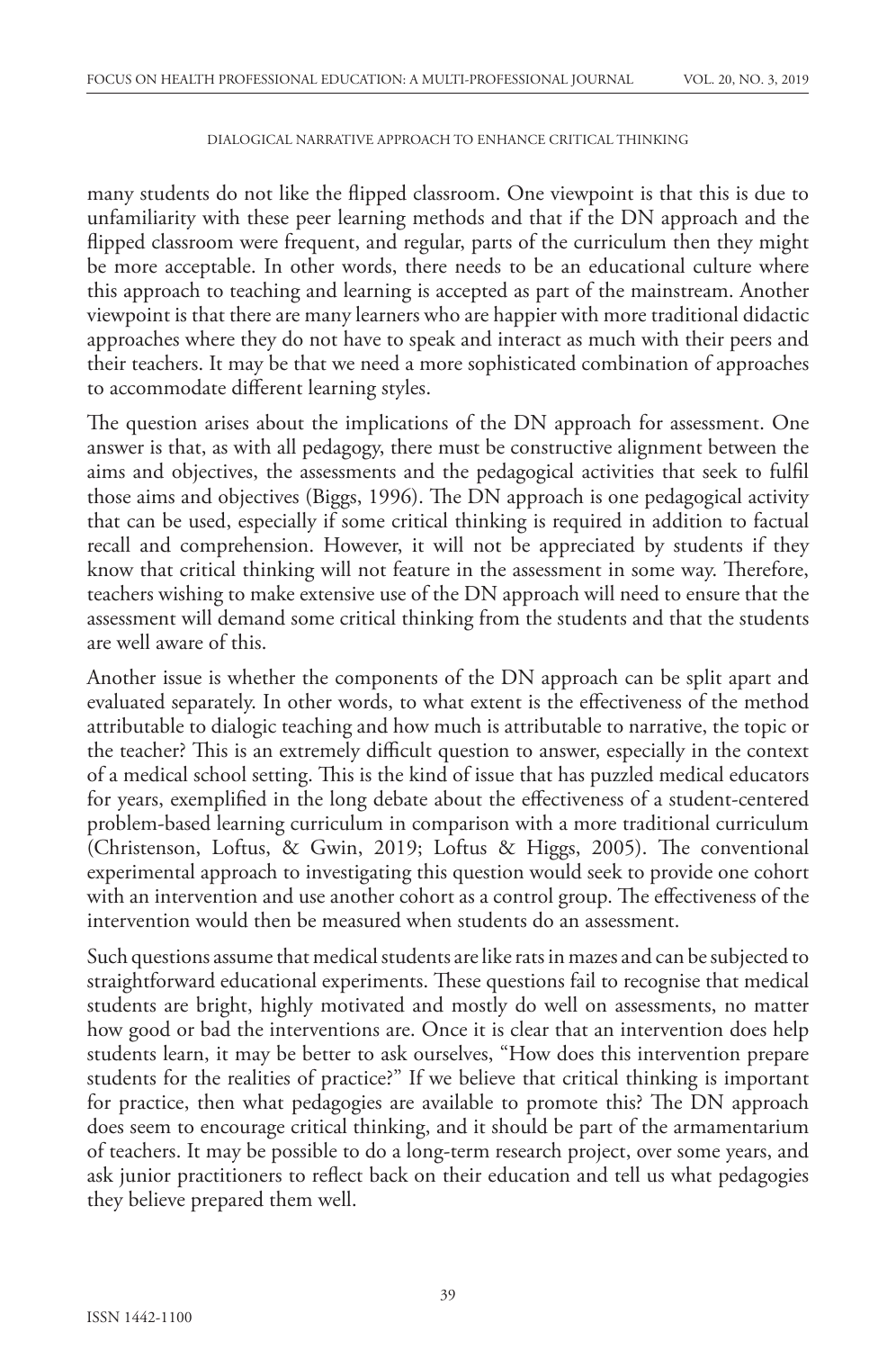# **Limitations**

The ability of the teacher to implement the DN approach can limit the effectiveness of this approach. The effectiveness is, in part, dependent on the skills of the instructor to manage the interactions within the class, both student–student and instructor–student interactions. Additionally, instructors who do not entirely understand the educational theories underlying the approach, i.e., threshold concepts together with dialogic and narrative teaching, may adopt a superficial approach. The DN approach is not simply a way of fostering interactivity; it is interactivity with a deeper purpose. The purpose is to encourage the students to fully engage with key concepts, critique them and see how these key concepts fit within the overall narrative of the human body so that, eventually, they can see how these concepts fit within the overall narrative of individual patients.

Limitations of the current study include the focus group sample size (two focus groups, n = 7 each) along with the fact that the participants were self-selected. There was also only one study site and one experience of a DN lecture. Additional focus groups following similar lectures could address this issue. Further limitations include the use of students' self-perception as evidence. Self-perception of the effectiveness of a particular teaching design may be seen as a weak form of evidence from those who demand only objective measurable evidence, and we have discussed this issue to some extent above. We would also add that subjective evidence is needed if education is to be fully evaluated. As Boudreau, Cassell and Fuks (2018) point out, "When the subjective is eliminated so is the person" (p. 5). Medical education, like medical practice, needs to recognise the importance of the subjectivity of the people it deals with.

Another limitation is that some of the questions asked of the focus groups could be seen as somewhat leading, and this could introduce bias into the study. Greater care in asking questions that are more open-ended is recognised. This relates to the issue of reflexivity. In all research, the investigators need to be conscious of how their interests may bias the research. Having a student investigator conduct the focus groups was a deliberate attempt to be more open and unbiased, as the academics involved understood that they had a vested interest in seeing the DN method succeed, whereas the student held a more neutral *a priori* view.

# **Conclusion**

The dialogical narrative approach, employed in this instance to teach physiology to medical students, is a novel and interactive teaching method that is firmly rooted in a synthesis of strong theories. The proposed approach combines aspects of three extensively researched and refined educational theories: dialogism, narrative and, to a lesser extent, threshold concepts. When compared to traditional didactic lectures, students perceived the dialogical narrative approach to be more engaging and conducive to active participation throughout the lecture. Many students described finding themselves thinking more critically with the approach, possibly due to their natural skepticism towards their peers' explanations and/or the possibility of potentially engaging in further dialogue and interacting with the instructor.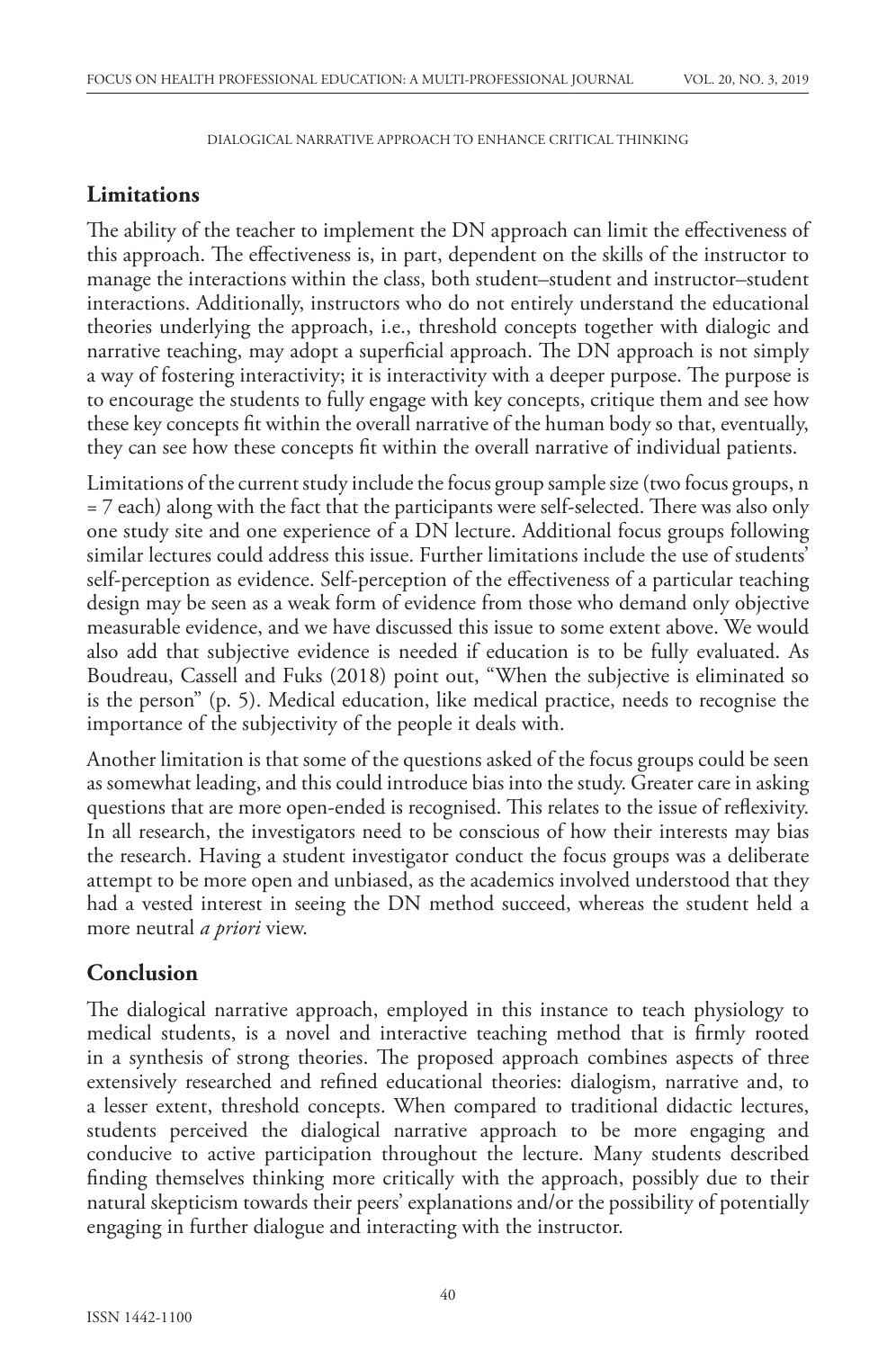## **Funding and conflict of interest statement**

On behalf of all authors, the corresponding author states that there is no conflict of interest. All procedures performed in studies involving human participants were in accordance with the ethical standards of the institutional and/or national research committee and with the 1964 Helsinki declaration and its later amendments or comparable ethical standards. Informed consent was obtained from all individual participants included in the study.

# **References**

- Alexander, R. J. (2006). *Towards dialogic teaching: Rethinking classroom talk*. Retrieved from http://archive.teachfind.com/ttv/static.teachers.tv/shared/files/11117.doc
- Bakhtin, M. (2014). 1981[1934–1935]. "Discourse in the novel". In The dialogic imagination. Four essays, 259–422, selected 261–265, 268–275. Austin: University of Texas Press. In J. Angermuller, D. Maingueneau, & R. Wodak (Eds.), *The discourse studies reader* (pp. 28–35). Amsterdam, The Netherlands: John Benjamins. doi:10.1075/z.184.15bak
- Biggs, J. (1996). Enhancing teaching through constructive alignment. *Higher Education*, *32*(3), 347–364. doi:10.1007/bf00138871
- Boudreau, J. D., Cassell, E., & Fuks, A. (2018). Physicianship and the rebirth of medical education. *Oxford Scholarship Online*. doi:10.1093/ oso/9780199370818.001.0001
- Brown, S. T., Kirkpatrick, M. K., Mangum, D., & Avery, J. (2008). A review of narrative pedagogy strategies to transform traditional nursing education. *Journal of Nursing Education*, *47*(6), 283–286. doi:10.3928/01484834-20080601-01
- Christensen, N., Loftus, S., & Gwin, T. (2019). *Peer learning to develop clinical reasoning*. In J. Higgs, G. Jensen, S. Loftus, & N. Christensen (Eds.), *Clinical reasoning in the health professions* (4th ed.) (pp. 491–497). Edinburgh, Scotland: Elsevier.
- Coles, C. R. (1990). Evaluating the effects curricula have on student learning: Toward a more competent theory for medical education. In Z. M. Nooman, H. G. Schmidt, E. S. Ezzat (Eds.), I*nnovation in Medical Education: An evaluation of its present status* (pp. 76–87). New York, NY: Springer.
- Cousin, G. (2006). An introduction to threshold concepts. *Planet*, *17*, 4–5. doi:10.11120/plan.2006.00170004
- Croskerry, P., Cosby, K. S., Graber, M. L., & Singh, H. (2017). *Diagnosis: Interpreting the shadows*. London, England: CRC Press. doi:10.1201/9781315116334
- Davidhizar, R., & Lonser, G. (2003). Storytelling as a teaching technique. *Nurse Educator*, *28*(5), 217–221. doi:10.1097/00006223-200309000-00008
- Diekelmann, N. (2001). Narrative pedagogy: Heideggerian hermeneutical analyses of lived experiences of students, teachers, and clinicians. *Advances in Nursing Science*, *23*(3), 53–71.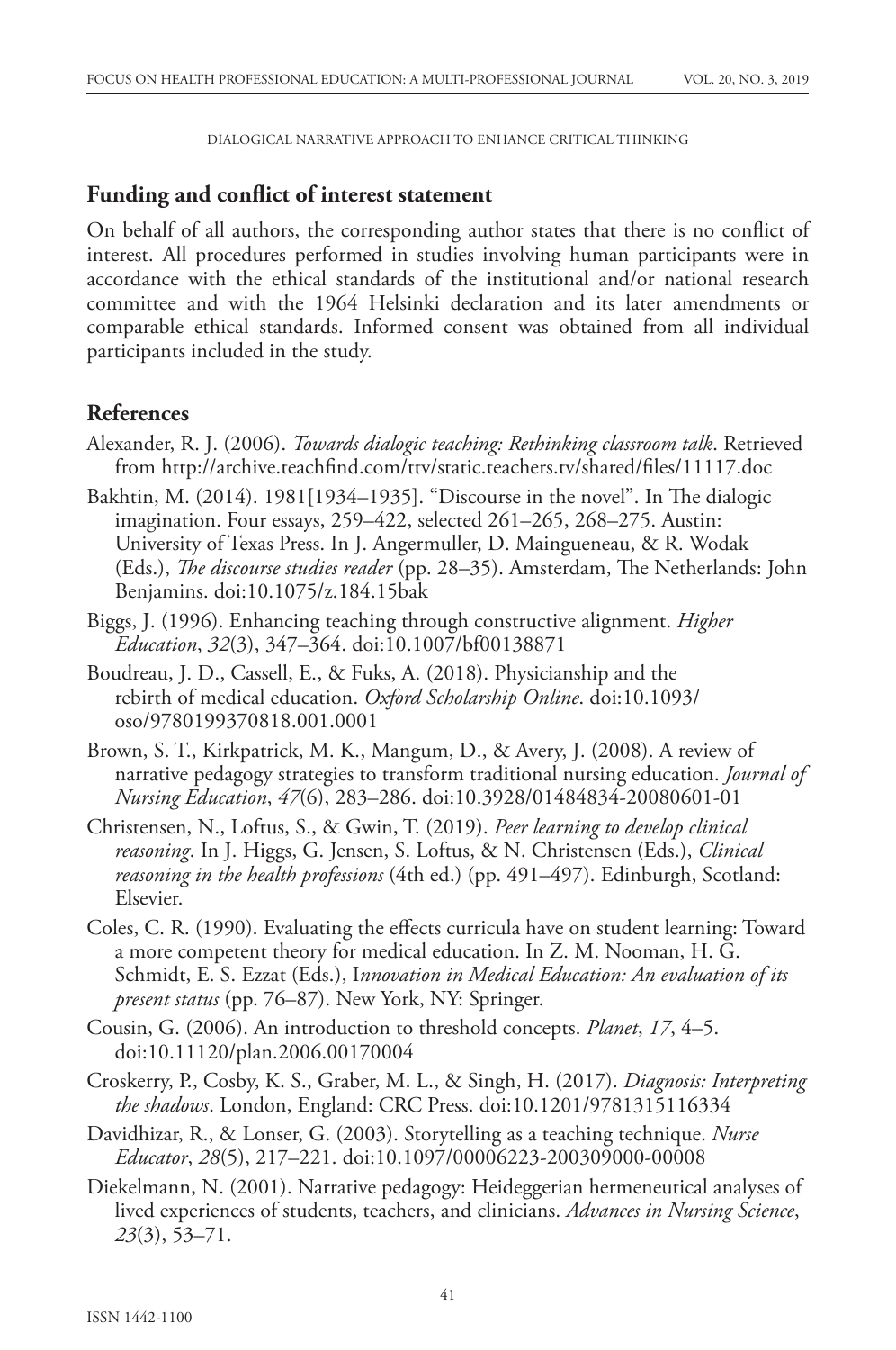- Fisher, R. (2007). Dialogic teaching: Developing thinking and metacognition through philosophical discussion. *Early Child Development and Care*, *177*(6–7), 615–631.
- Flexner, A. (1910). *Medical education in the United States and Canada: A report to the Carnegie Foundation for the Advancement of Teaching*. Retrieved from https://play. google.com/store/books/details?id=lxgTAAAAYAAJ
- Frijters, S., ten Dam, G., & Rijlaarsdam, G. (2008). Effects of dialogic learning on value-loaded critical thinking. *Learning and Instruction*, *18*(1), 66–82. doi:10.1016/j.learninstruc.2006.11.001
- Hajhosseiny, M. (2012). The effect of dialogic teaching on students' critical thinking disposition. *Procedia-Social and Behavioral Sciences*, *69*, 1358–1368. doi:10.1016/j. sbspro.2012.12.073
- Kamel-ElSayed, S., & Loftus, S. (2018). Using and combining learning theories in medical education. *Medical Science Educator*, *28*(1), 255–258. doi:10.1007/ s40670-017-0519-9
- Kassebaum, D. G. (1989). Change in medical education. *Academic Medicine*, *64*, 446–447. doi:10.1097/00001888-198908000-00006
- Linell, P. (2007). *Essentials of dialogism*. Retrieved from https://pdfs.semanticscholar. org/d945/ee907ac6c46fbe8eea1a2e1106ce9e60ac5d.pdf
- Loftus, S., & Greenhalgh, T. (2010). Towards a narrative mode of practice. In J. Higgs, D. Fish, I. Goulter, S. Loftus, J. Reid, & F. Trede (Eds.), *Education for future practice* (pp. 85–94). Rotterdam, The Netherlands: Sense.
- Loftus, S., & Higgs, J. (2005). Reconceptualising problem-based learning in a Vygotskyian framework. *FOHPE: A Multi-disciplinary Journal*, *7*(1), 1–14.
- Loftus, S., & Huggett, K. (2019). Directions for education research in health professions: Opportunities for physical therapy. In G. Jensen, E. Mostrom, L. M. Hack, T. Nordstrom, & J. Gwyer (Eds.), *Educating physical therapists* (pp. 201– 209). Thorofare, NJ: Slack.
- Long, A., & Lock, B. (2014). Lectures and large groups. In T. Swanwick (Ed.), *Understanding medical education: Evidence, theory and practice* (pp. 137–148). Chichester, England: Wiley Blackwell.
- Osler, W. (1913). Examinations, examiners, and examinees. *The Dublin Journal of Medical Science*, *136*(5), 313–327. doi:10.1007/bf02964451
- Sandelowski, M. (2000). Whatever happened to qualitative description? *Research in Nursing & Health*, *23*, 334–340. doi:10.1002/1098-240x(200008)23:4<334::aidnur9>3.0.co;2-g
- Slavin, R. E. (2006). *Educational psychology: Theory and practice*. Boston, MA: Pearson/Allyn & Bacon.
- Sternberg, R. J., Grigorenko, E. L., & Zhang, L. F. (2008). Styles of learning and thinking matter in instruction and assessment. *Perspectives on Psychological Science: A Journal of the Association for Psychological Science*, *3*(6), 486–506. doi:10.1111/ j.1745-6924.2008.00095.x